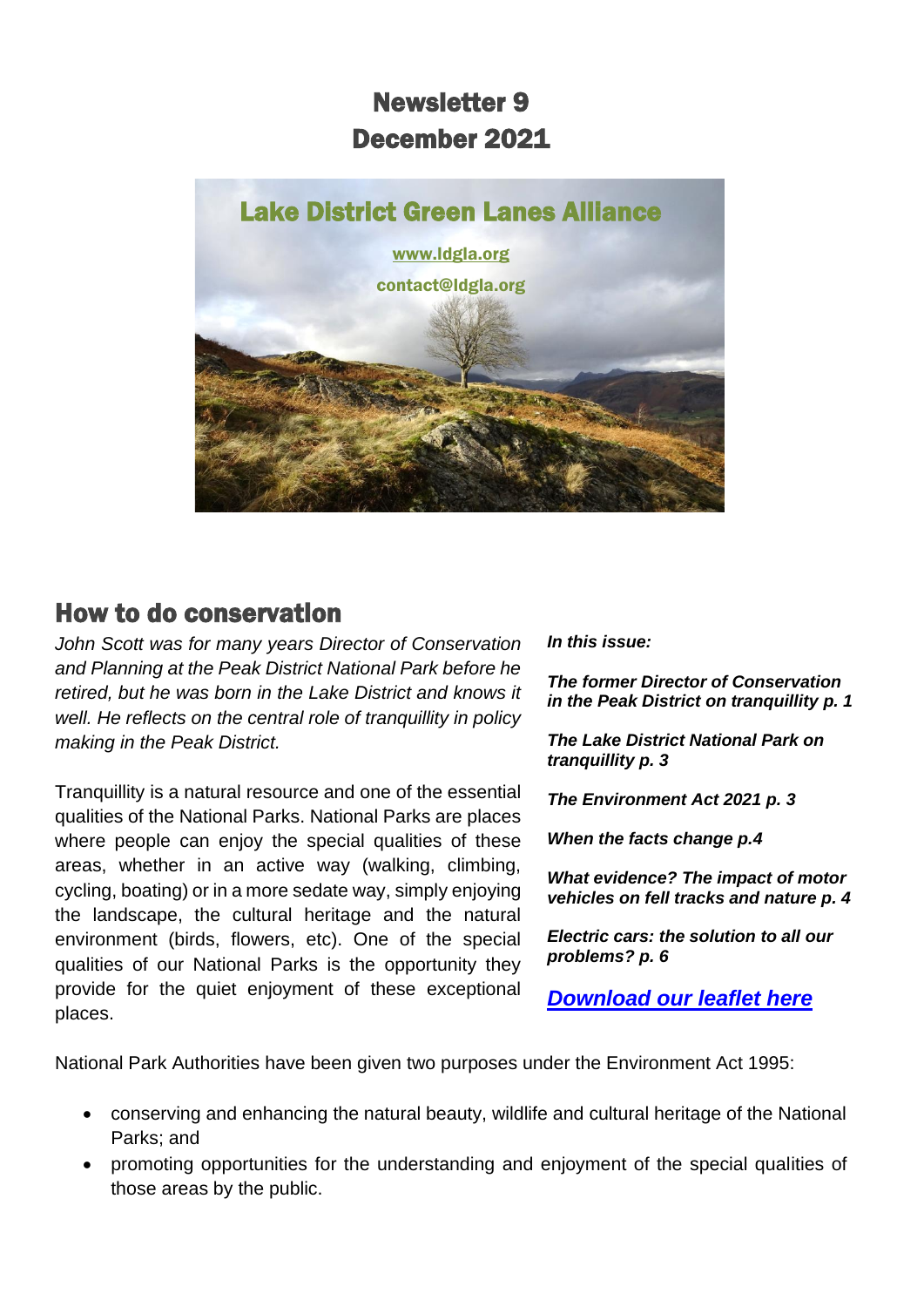#### Lake District Green Lanes Alliance

These purposes are equal, except when there is a conflict between them. In these circumstances the Sandford Principle comes into play – the 1995 Act adopts this approach as follows:

"If it appears that there is a conflict between those purposes, [the National Park Authority] shall attach greater weight to the purpose of conserving and enhancing the natural beauty, wildlife and cultural heritage of the area."

Recreational activities which cause harm to the natural beauty, wildlife and cultural heritage of the National Park, or indeed to the enjoyment of these qualities by other people, are contrary to the Sandford principle, as embodied in the 1995 Act.

In the Peak District National Park, the PDNPA recognises the importance of quiet enjoyment in its Core Strategy (2011) which provides its strategic planning policies. Policy RT1 deals specifically with recreation and tourism (see section D in bold):



*"RT1: Proposals for recreation, environmental education and interpretation must conform to the following principles:* 

*A. The National Park Authority will support facilities which enable recreation, environmental education and interpretation, which encourage understanding and enjoyment of the National Park, and are appropriate to the National Park's valued characteristics. Opportunities for access by sustainable means will be encouraged.* 

*B. New provision must justify its location in relation to environmental capacity, scale and intensity of use or activity, and be informed by the Landscape Strategy. Where appropriate, development should be focused in or on the edge of settlements. In the open countryside, clear demonstration of need for such a location will be necessary*.

*C. Wherever possible, development must reuse existing traditional buildings of historic or vernacular merit and should enhance any appropriate existing facilities. Where this is not possible, the construction of new buildings may be acceptable.* 

*D. Development must not on its own, or cumulatively with other development and uses, prejudice or disadvantage peoples' enjoyment of other existing and appropriate recreation, environmental education or interpretation activities, including the informal quiet enjoyment of the National Park".*

That is why the **protection of natural beauty, including tranquillity, is the key rationale for all Traffic Regulation Orders** the Peak District National Park has made on green lanes.

Tranquillity as an essential part of our countryside has been mapped [by the CPRE,](https://www.cpre.org.uk/resources/give-peace-a-chance/) showing how important our National Parks are in providing this refuge from noisy activities.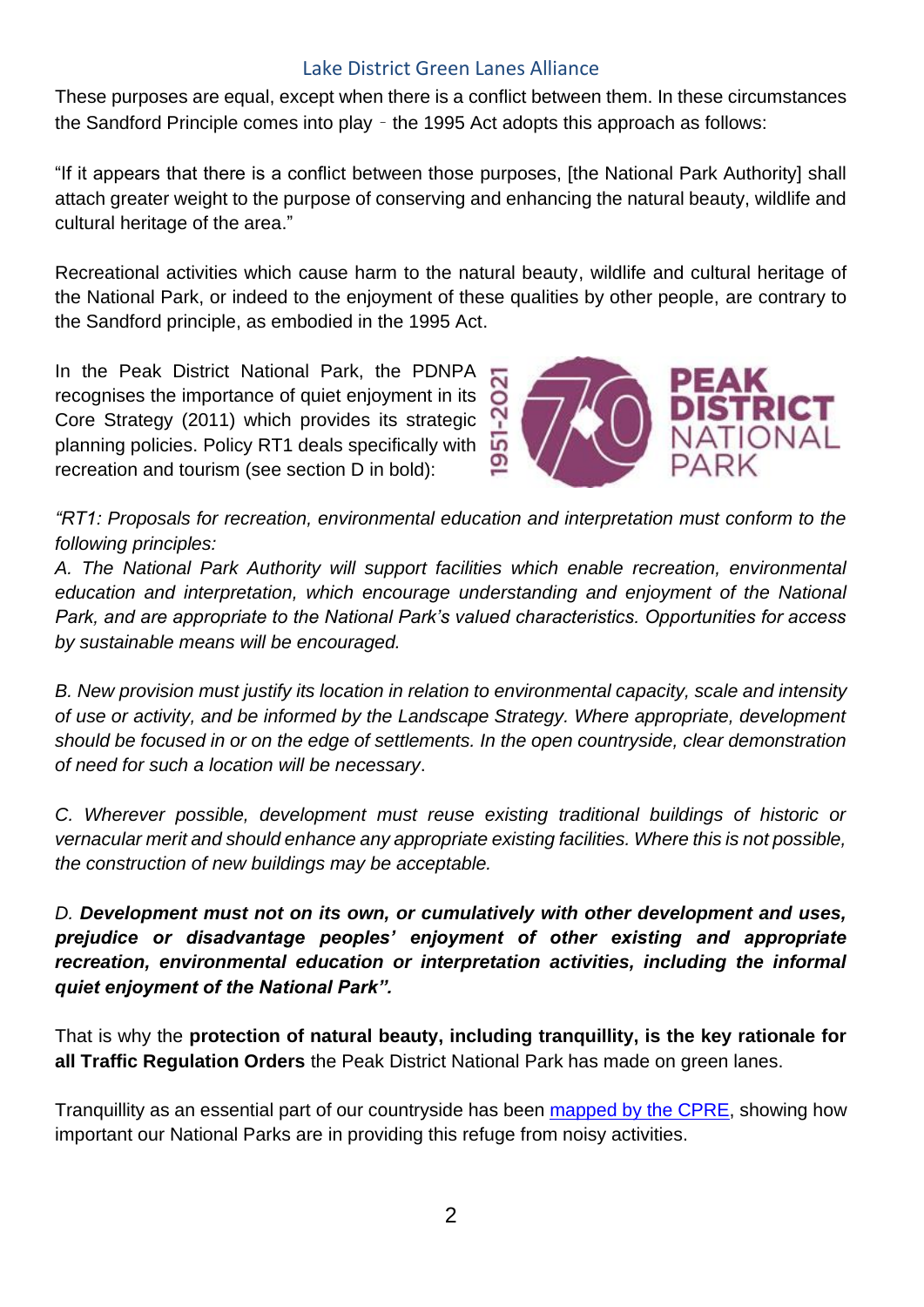# The LDNPA's view of tranquillity

Tranquillity is also one of the Lake District's special qualities, central to its status as a National Park and World Heritage site. So it is reassuring that in a response to Cumbria County Council's draft Transport Infrastructure Plan the LDNPA stresses this quality, and the health benefits of the National Park as 'a new public service to the country'.

The LDNPA is broadly supportive of the Plan, but says that the Authority "would like throughout the plan a greater recognition of the value of the visitor economy and that **its strength is its tranquil landscape**, so transport developments should support this. This includes a greater emphasis on

*Access to open space for health and wellbeing is increasingly being seen as a new public service to the country, much like accessing a hospital is a service.*

**LDNPA**

sustainable and active travel integrated through the plan, in order to precipitate modal shift away [*sic*] from private car travel."

"As a result of changes over the past 18 months associated with Covid-19 the Lake District has experienced changes in how people value access to open space. **Access to open space for health and well-being is increasingly being seen as a new public service to the country, much like accessing a hospital is a service. We think that this public service of accessing open spaces to provide health and well-being opportunities via transport networks needs to be reflected in the objectives, acknowledging places like the Lake District provide this service to local residents and the wider nation**."

# The Environment Act 2021

Last month the new [Environment Act](https://bills.parliament.uk/bills/2593) became law. Underpinning it are five legally binding environmental principles. Their relevance to protecting green lanes is obvious.

| • The integration principle states that policy-makers should look for     |
|---------------------------------------------------------------------------|
| opportunities to embed environmental protection in other fields of policy |
| that have impacts on the environment.                                     |
| The prevention principle means that government policy should aim to       |

- The prevention principle means that government policy should aim to prevent, reduce or mitigate harm.
- The rectification at source principle means that if damage to the environment cannot be prevented it should be tackled at its origin.
- The polluter pays principle is the principle that those who cause pollution or damage to the environment should be responsible for mitigation or compensation.
- The precautionary principle states that where there are threats of serious or irreversible environmental damage, a lack of scientific certainty shall not be used as a reason for postponing cost-effective measures to prevent environmental degradation.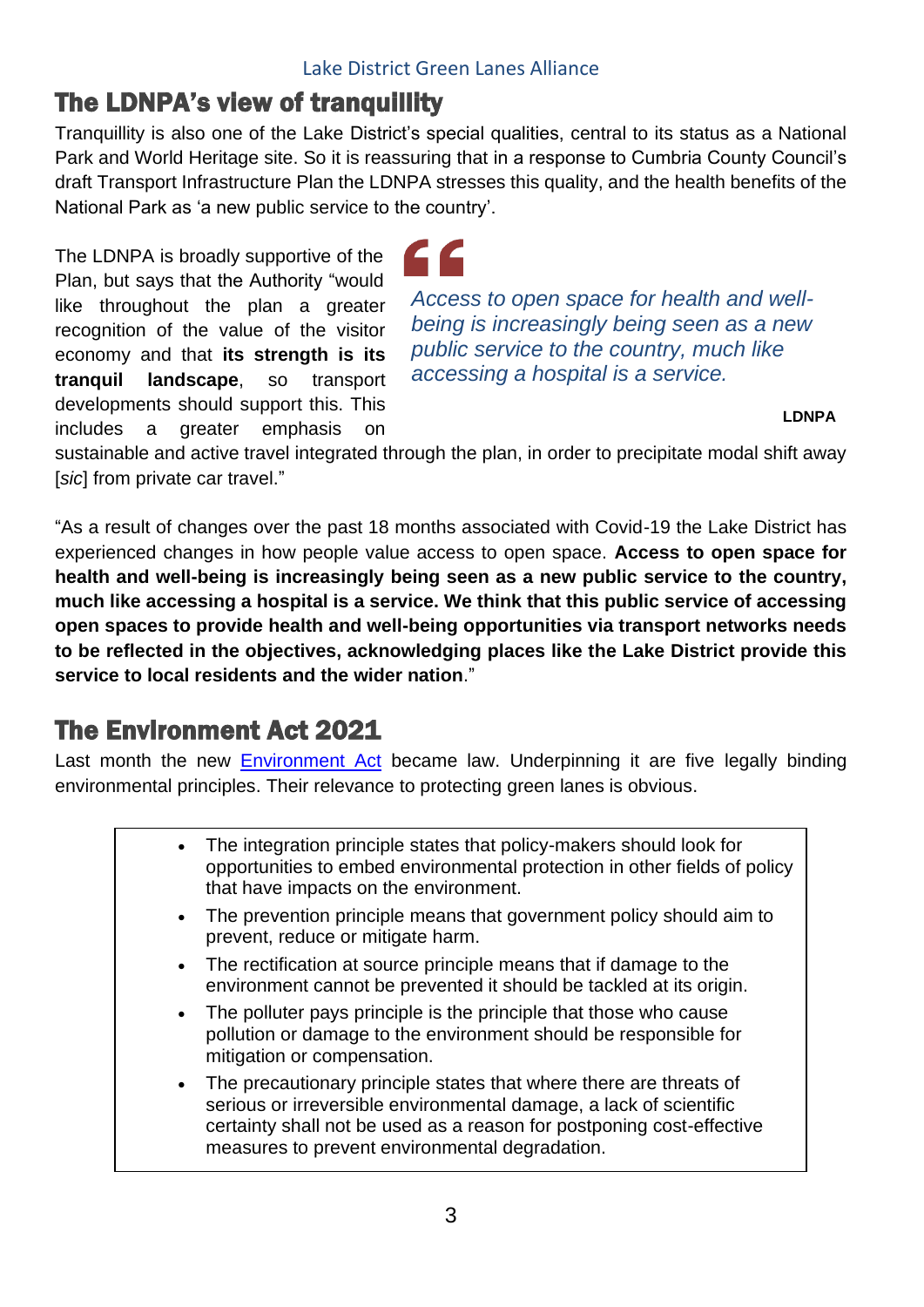## What do you do when the facts change?

We've all seen the curve showing the alarming rise in global temperatures. The graph below reflects this by illustrating the emergence of "climate emergency" as a concept since 1951, the year the Lake District National Park came into existence. The facts have changed, and so has our knowledge of them. To quote John Maynard Keynes – "When the facts change, I change my mind. What do you do?" The climate crisis, together with a 41% decline of UK species since 1970, has to inform all our policies in the National Park, including the way we regulate green lanes. Extreme weather events and erosion/runoff caused by motor vehicles are a lethal combination.

| Q                                       | Climate emergency<br>$\times$                                                |
|-----------------------------------------|------------------------------------------------------------------------------|
| $1951 - 2019$ $\star$                   | English (2019) $\star$<br>Case-Insensitive<br>Smoothing $\blacktriangledown$ |
| 0.0000000550%                           |                                                                              |
| $0.0000000500\%$ -                      |                                                                              |
| 0.0000000450%                           | <b>Climate emergency</b>                                                     |
|                                         |                                                                              |
| $0.0000000400\%$ -                      | Mentions of "climate emergency" since 1951,                                  |
| $0.0000000350\%$ -                      | the year the Lake District National Park was established.                    |
| $0.0000000300\%$ -                      |                                                                              |
| $0.0000000250% -$                       |                                                                              |
| $0.0000000200\%$ -                      |                                                                              |
|                                         |                                                                              |
| $0.0000000150% -$<br>$0.0000000100\%$ - |                                                                              |
| $0.0000000050\% -$                      |                                                                              |

# Where is the evidence?

Close the gate behind you, start walking on a green lane in the Lake District and you breathe a sigh of relief: you've left the tarmac roads, their traffic, noise and pollution. This is a different world of open fells, constantly changing views, the sounds of nature. Even some of the big words from the Lake District's World Heritage bid begin to make sense: a feeling of freedom, spiritual refreshment, connection with nature.

To many people – even if they've have never been to the Lake District – it seems utterly wrong that these tracks should be open to 4x4s and motorbikes driven purely for fun. In the past the Lake District National Park Authority has said that green lane driving is not compatible with National Park purposes. But to impose such a ban through a Traffic Regulation Order (TRO) the LDNPA needs hard evidence of the harm these vehicles cause.

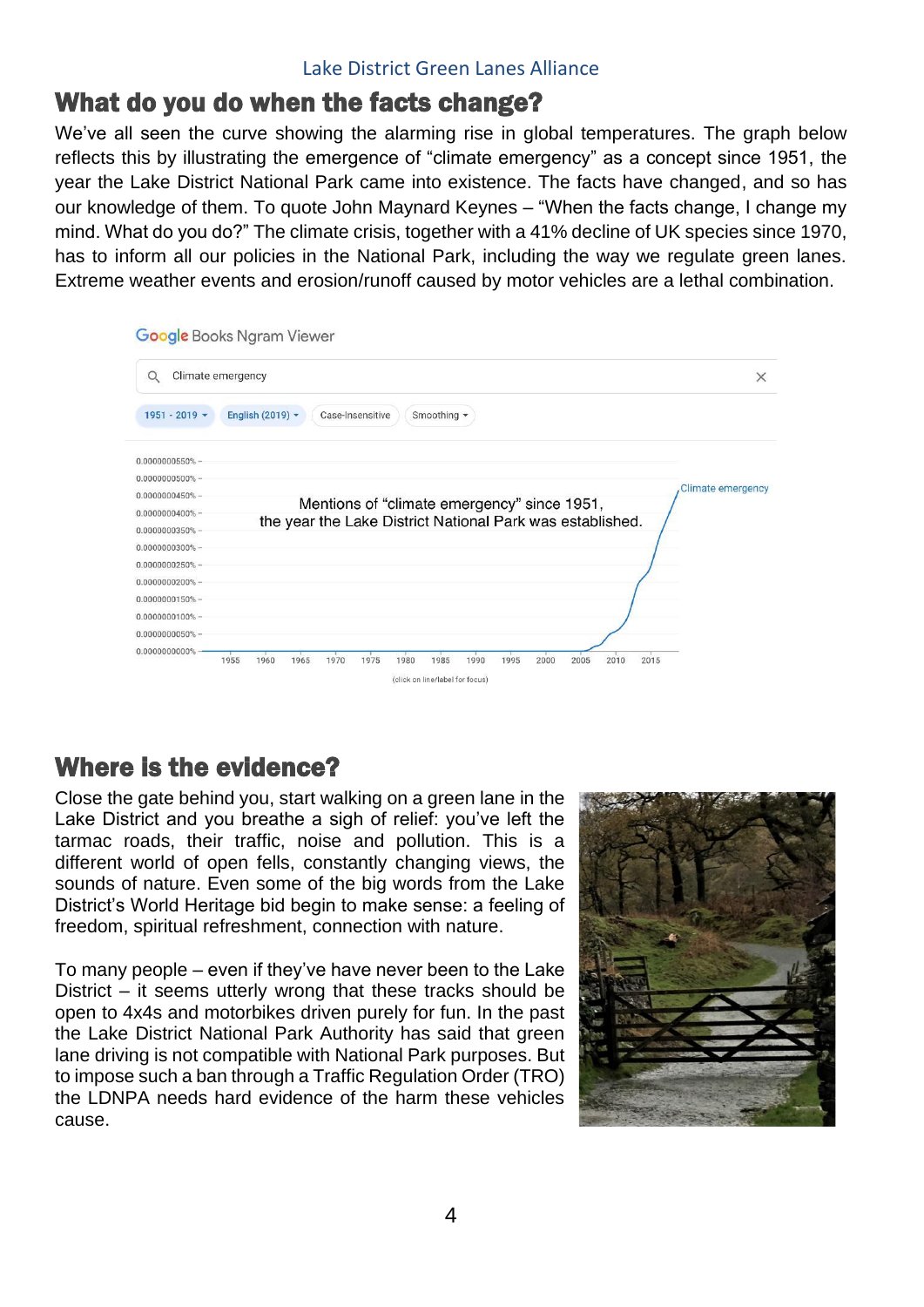#### Lake District Green Lanes Alliance

### **Two types of evidence: environment and people**

We know that motor vehicles on unsealed roads pose a particular threat to the environment:

- **Erosion**, leading to runoff and sedimentation into ecologically vulnerable areas. Where tracks have been repaired with slate waste, the fine slate residue (fines) is washed off into areas next to the track. This particularly affects habitats on downslopes and nearby streams. Climate change with more extreme weather events makes these effects much worse.
- When vehicles go **off-track they destroy plants** and peatland in a place internationally important for its biodiversity. The signs of this, of illegal shortcuts and 4x4s getting stuck in boggy areas, can be seen near a number of heavily used tracks.
- **Various types of pollution**, e.g. from engine emissions, noise and artificial light. Elevated levels of pollution occur on an estimated 94% of land in Britain, especially for nitrogen oxides and particulate matters, with lower pollution levels mainly restricted to the uplands. Green lanes used by motor



*Nitrogen pollution from motor vehicles is now a more important threat to fragile non-vascular plant ecosystems than SO2. One of many reasons why we don't want recreational off road vehicles thundering across our cherished fells.*

**The British Bryological Society (Promoting the study of mosses and liverworts)**

vehicles therefore play a significant part in spreading traffic pollution into remote upland regions such as those in the Lake District.

A summary of the scientific evidence on the environmental impact of green lane motoring is [available here.](https://www.savethelakedistrict.com/_files/ugd/269609_83b2ff3ed0424349bf58fb1d63d86c1c.pdf) It is clear that these arguments alone require a more rigorous approach to regulating green lane motoring.

But there is also the harm done to the enjoyment of a vast majority of visitors, those who walk, cycle or travel on horseback. They come to experience the natural beauty of the Lakes, the special qualities that make it a National Park and a World Heritage site. As Richard Leafe, CEO of the National Park said in a recent interview: "Those reasons [for the existence of the National Park] of rehabilitation and reconnection with nature are as important now as they have ever been, even the escape from pollution in cities has never been more true."

So what evidence do we have on the effect of motor vehicles on the vast majority of users: those who prefer muscle power to engine power? Plenty, it seems. from a survey carried out by the LDNPA itself in 2019. Altogether 688 respondents commented on two routes near Little Langdale (High Oxenfell and High Tilberthwaite). 86% non-motorised users said that motor vehicles had a negative impact on the special qualities of the National Park.

These comments show precisely how the special qualities of the National Park and their enjoyment of them have been affected. An evaluation by the environmental psychologist Dr Ryan Lumber of De Montfort University brings the main themes into sharp focus:

- Tranquillity and beauty diminished
- Stresses from city life introduced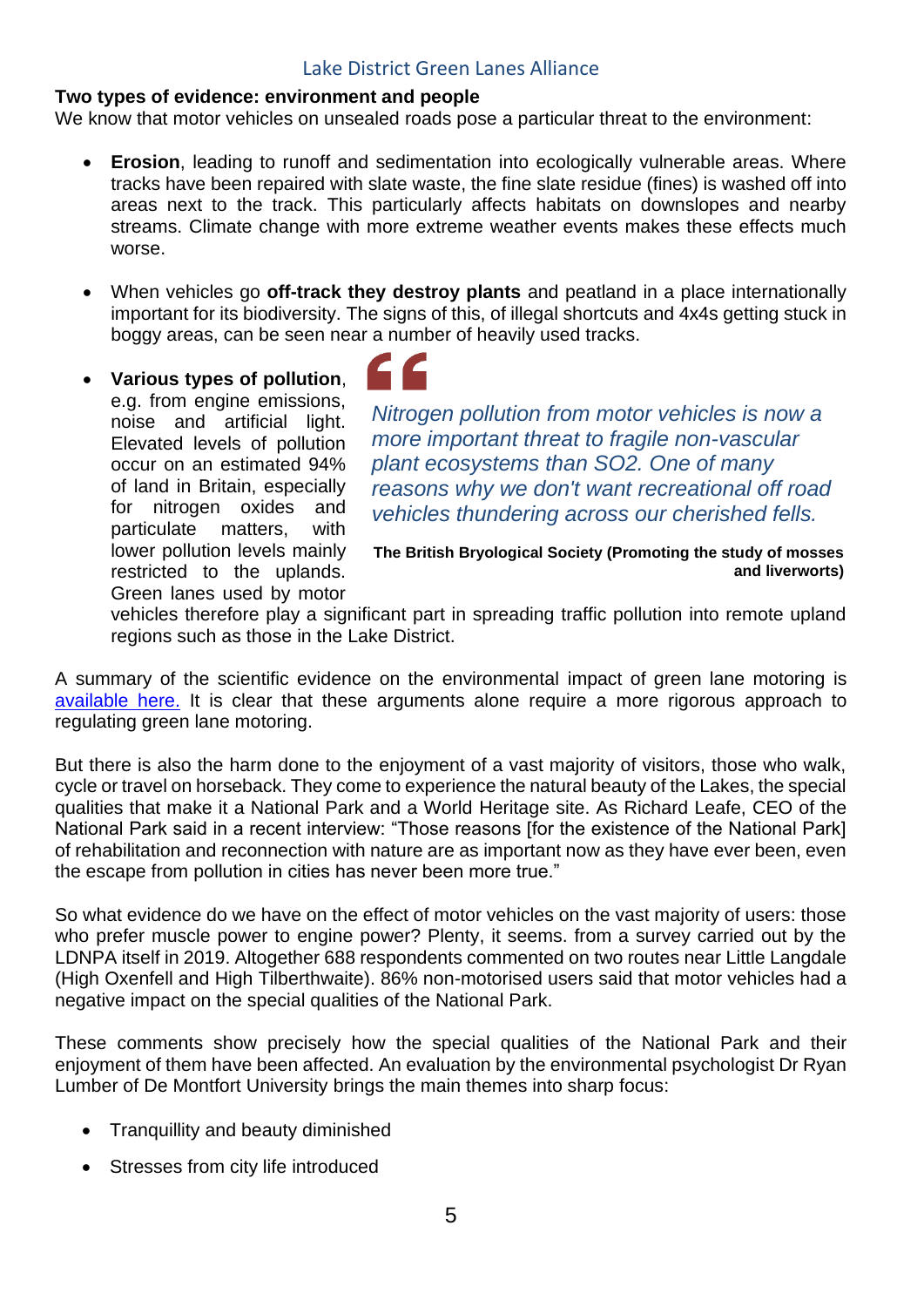- Connection with nature disrupted
- Cultural heritage threatened
- Physical danger from motor vehicles on narrow sections
- Feeling of apprehension before and while walking the route
- Harm caused to the landscape, flora and fauna

This unequivocally establishes the disruptive effect of motor vehicles and their impact on the core qualities of the Lake District. Instead of being able to connect with nature, people now feel a clear disconnect. Crucially, this does not only arise in the immediate presence of 4x4s or motorbikes: even the prospect of meeting them is enough to induce a sense of stress and anxiety.

In the language of the law, the enjoyment of a route constitutes its amenity. It is precisely to protect and enhance this amenity as well as natural beauty that all 19 TROs in the Yorkshire Dales and the Peak District were introduced.

## Electric cars – the answer to all our problems?

Electric cars will play a useful part in lessening emissions; but it would be a big mistake to overestimate their role. We can't all just (even if we could afford it) trade in petrol or diesel-driven vehicles tomorrow, buy electric equivalents and then simply continue life on the roads as before, imagining we have "done our environmental bit". There are two main reasons for this, and a couple of other factors to consider.

*There are lots of ways in in which your new EV (electric vehicle) might not be as green as you had hoped or realised.*

**'How green is your Electric Vehicle?' Financial Times, 5 October 2021** **Hidden carbon costs**. The carbon footprint of any car can be quite large even before you drive it out of the showroom. All the various component parts need to be transported from somewhere, some will be dug out of the ground, rubber, plastic, metal

carpeting will need to be fitted, moulded or put together in huge factories, sometimes in conditions of extreme heat… every step of this process requires energy. Taking everything into account the environmental scientist Mike Berners Lee estimates that the "embodied emissions (by which he means the carbon expended in manufacturing the car) of a car typically rival the exhaust emissions over its entire lifetime". i.e. buying an electric car in the same range as a petrol-driven one will mean that you are creating about half the carbon you would with the old technology. A lessening of carbon-pollution by about 50% to be sure, but still a major source of pollution. So from an environmental point of view he ends up suggesting people hang onto their cars as long as they last. Then if possible go into a car share scheme with other people, but if you really have to buy new then buy an electric car and as small and light a one as possible.

*(Source Mike Berners Lee: How bad are bananas? Or The carbon footprint of everything – a highly recommended read & full of surprises)*